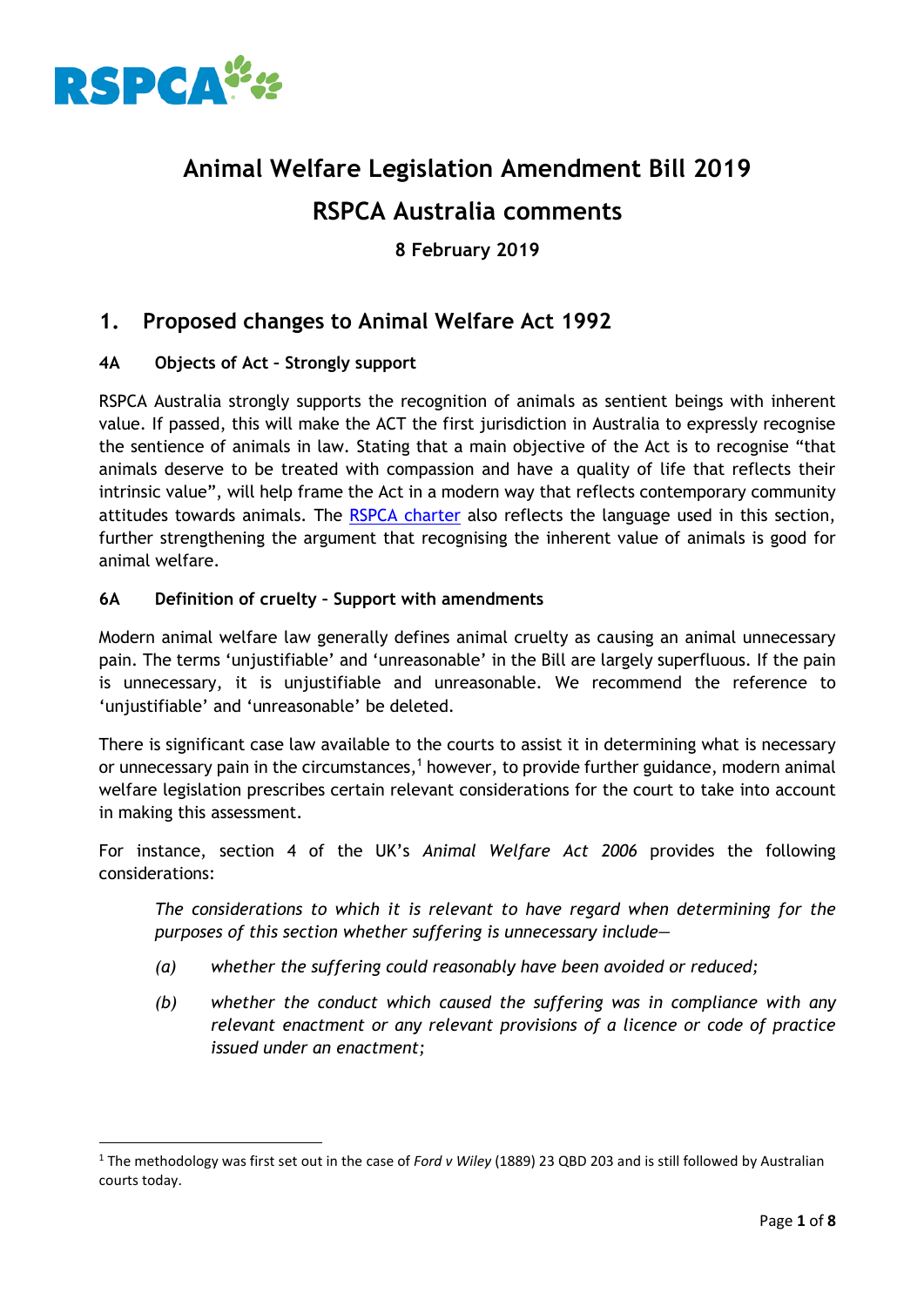

- *(c) whether the conduct which caused the suffering was for a legitimate purpose, such as—*
	- *(i) the purpose of benefiting the animal, or*
	- *(ii) the purpose of protecting a person, property or another animal;*
- *(d) whether the suffering was proportionate to the purpose of the conduct concerned;*
- *(e) whether the conduct concerned was in all the circumstances that of a reasonably competent and humane person.*

These considerations effectively codify key aspects of the common law in determining whether pain caused to an animal is unnecessary therefore amounting to animal cruelty. We would recommend including an equivalent subsection in the definition of animal cruelty within the Bill.

Finally, we believe it is very important to include an additional element to the definition of cruelty that captures those acts or omissions that are likely to cause unnecessary pain. This could be effected through an additional paragraph, such as:

(d) any act or omission likely to cause the animal unnecessary pain.

This would bring the ACT's legislation into line with that operating in Victoria and Tasmania.

# **Recommendations:**

- 1. Delete reference to 'unjustifiable' and 'unreasonable'.
- 2. Codify key aspects of the common law's approach to determining unnecessary pain by incorporating relevant considerations for the court to have regard to.
- 3. Expand definition to include acts or omissions likely to cause unnecessary pain.

#### **6B Failure to provide appropriate care – Strongly support**

This provision is comprehensive and should address the broad scope of animal welfare issues faced by inspectors and authorised officers on a daily basis.

# **6C Failure to provide water or shelter – Strongly support**

This is a much welcomed addition to the suite of duties that owners owe to animals under their care and control.

# **6D Failure to provide hygienic environment**

We strongly support this requirement but question whether it is not already provided for in proposed s.6B(1)(e).

# **6E Failure to properly groom and maintain**

We strongly support this requirement but question whether it is not already provided for in proposed s.6B(1)(f).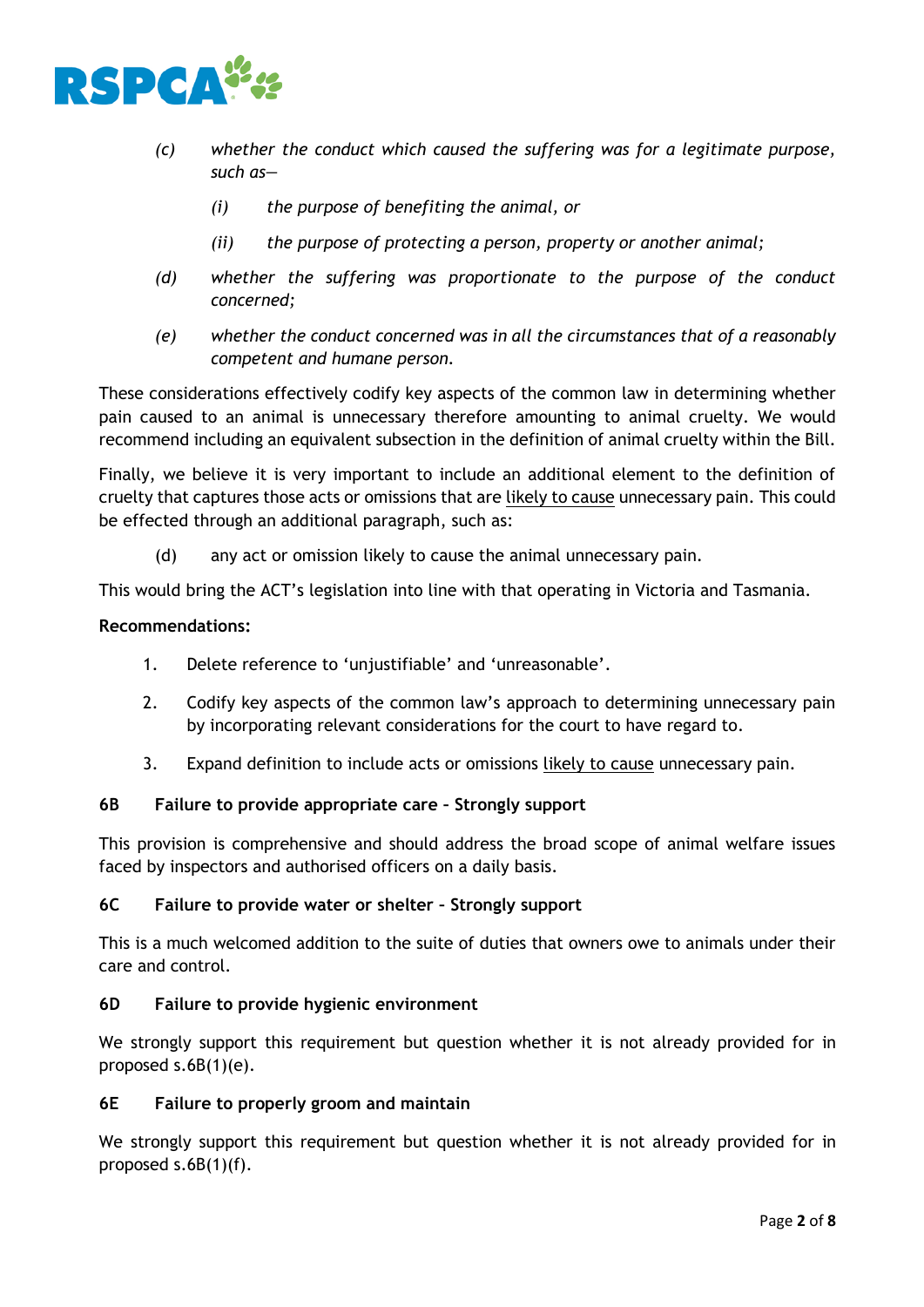

# **6G Abandoning an animal – Support with amendments**

This section does not currently provide guidance on timeframes for when the offence of abandonment may be said to arise. We would recommend the section incorporates the duty of providing appropriate care outlined in s.6B to provide some context to the requisite timeframe. This could be accommodated with the following amendment:

(i) no other person is able to provide *the appropriate* care for, or consents to providing *the appropriate* care for, the animal.

Including the same terminology as that used in s.6B will make it clearer that the offence is activated at the time at which the animal is not provided with the appropriate care.

For consistency, we would also recommend this section uses the word 'premises' rather than 'place'.

#### **Recommendations:**

- 1. Include reference to 'the appropriate' care in the offence.
- 2. Replace 'place' with 'premises'.

# **7A Penalties for aggravated cruelty**

We would recommend the maximum penalties for aggravated cruelty be increased from 3 years to 5 years to bring the ACT into line with equivalent maximums in NSW and WA.

**Recommendation:** Increase maximum penalty for aggravated animal cruelty to 5 years imprisonment.

#### **7C Hitting or kicking animal – Support with amendments**

Whilst we agree with the addition of the new section, we believe it is unfortunate that an explicit exemption has been made for hitting horses with whips during racing. It should not be an exemption to inflict pain and distress on an animal which would be protected if it did not belong to the racing industry. Institutionalising cruelty of this nature is illogical and we strongly recommend this exemption is removed.

Furthermore, the offence is only enlivened in the event that the hitting causes or is likely to cause the animal injury, pain or stress. The horse racing industry is adamant that whipping horses does not cause pain, injury or stress. It therefore follows that, based on the industry's own advice, the exemption is entirely unnecessary.

**Recommendation:** Remove the exemption for whipping horses in the racing industry.

#### **10(2) Alleviation of pain – Support with amendments**

It is heartening to see the time required to report an injured animal has been reduced to two hours in this section. However the exclusion of all non-mammals from the reporting criteria is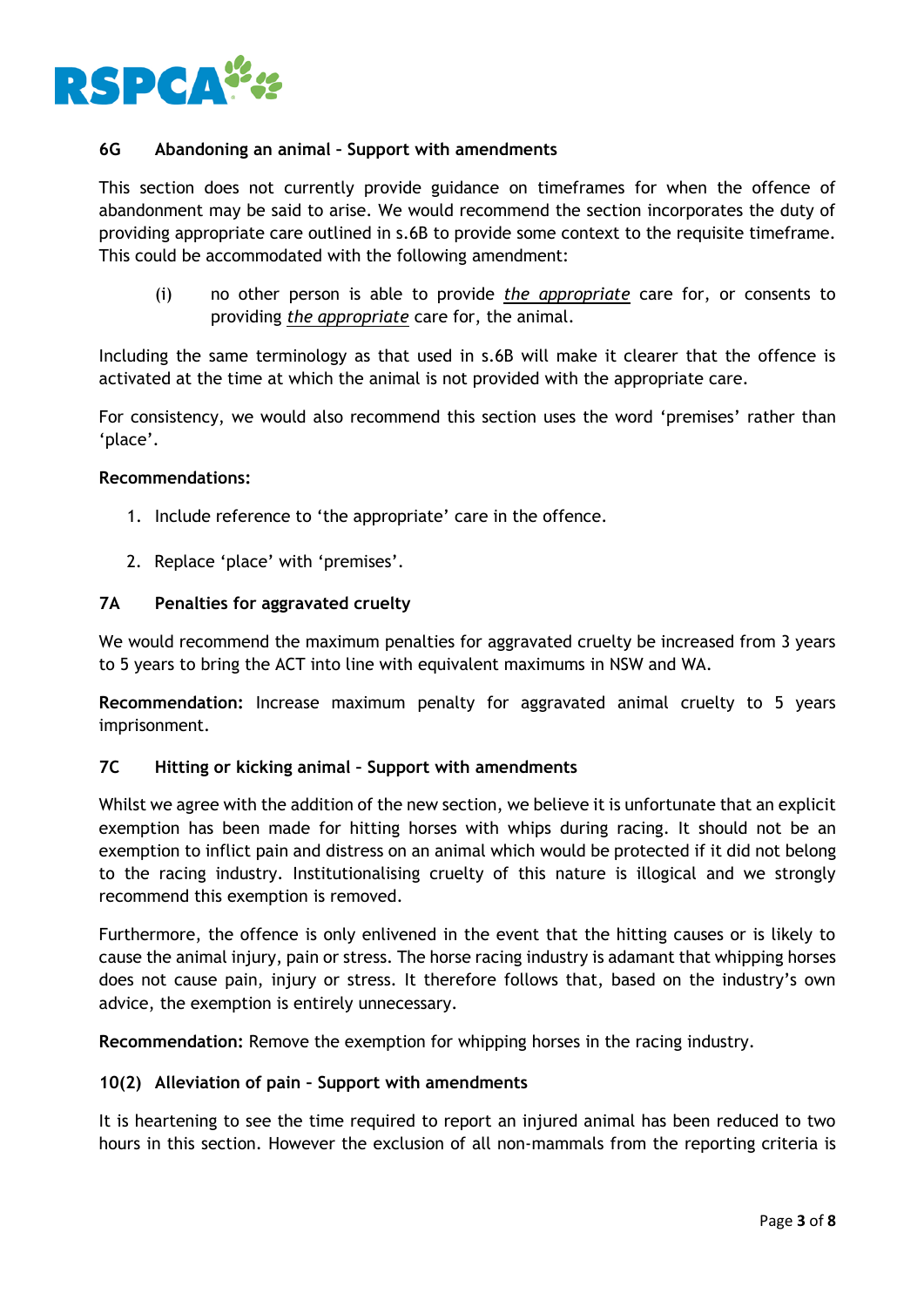

unfortunate. Animal welfare science has clearly demonstrated that animal groups such as birds, reptiles and amphibians feel pain and suffer as a result.

Ideally, at least birds would be included in the notification criteria for this section, as they are the most commonly injured animal presented to wildlife carers and veterinarians, indicating the need to provide treatment to this group is very high. Delayed or absent treatment can result in significant suffering and poor animal welfare.

Additionally, it is recommended that the system for notification of an animal accident is improved. Currently in the ACT if a member of the public has found an injured mammal, they call Access Canberra. However they are not connected with a ranger. They have to go through the generic call prompter, talk to a customer service representative, provide their number and hope that the ranger has received all the correct information. It is strongly recommended that TCCS seek to improve this process and make it easier for the public to report animal accidents.

**Recommendation**: Replace 'mammal' with 'animal'.

# **11 Unlawful release of animal**

As currently drafted, this offence is more about animal management than it is about animal welfare. We recommend that the provision include a third element – 'and the release endangers, or is likely to endanger, the welfare of the animal' to make the offence fall more within the jurisdiction of animal welfare.

In addition, we do not believe that cats should be exempt from this section. Stating that 'release of the cat is consistent with the reasonable management and control of the cat' is a misnomer, as it is impossible to adequately control a cat that has been 'released'. In order to protect the health and welfare of domestic cats, as well as the health and welfare of free-ranging wildlife, cats should not be exempt from this section. The RSPCA encourages the containment of cats in an enclosed area, such as within an owner's property boundaries. This protects cats from disease and injury and reduces any disturbance to neighbours from wandering cats.

#### **Recommendations**:

- 1. Include a third element to the offence 'and the release endangers, or is likely to endanger, the welfare of the animal'.
- 2. Remove the exemption for the release of domestic cats.

# **13 Electrical devices**

We support making the application of an electric shock collar to dogs a specific offence. However we believe this should be extended to include any aversive collars. Collars which deliver an aversive sound or scent, such as 'ultrasonic' or citronella collars, use punishment to modify the behaviour of a dog and result in distress. Additionally, physically aversive collars such as prong and pinch collars as well as chock chain collars should also be banned. These collars inflict pain, involve punishment and can be used to abuse animals. Alternatives exist, such as reward based training and behaviour modification with a qualified dog trainer, therefore there is no justification for the continuing use of these aversive collars.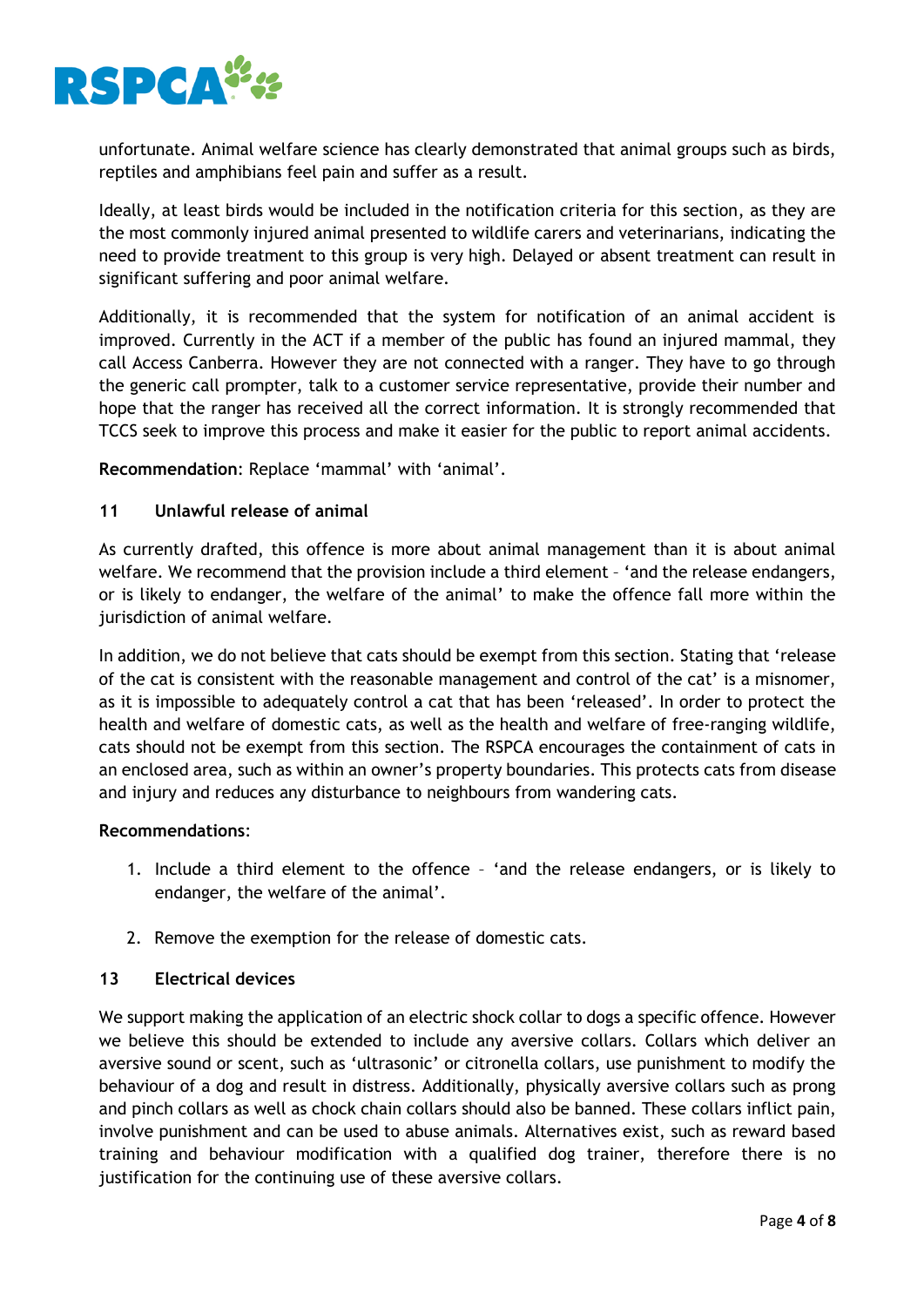

**Recommendations**: Expand the section or enact a new section to ban the use of other aversive collars such as ultrasonic, citronella, pronged, pinch, chock chain, and other aversive collars.

# **17 Violent animal activities – Strongly support**

The RSPCA strongly supports the amendments proposed for this section and the framing of these activities as violent.

# **19 Medical and surgical procedures – people other than veterinary surgeons**

We believe the exemptions outlined in subsection (2) for non-veterinarians performing surgical are too broad. Basing the scope of the exemptions simply on "accepted husbandry practice" effectively grants a blank cheque to the specified animal sectors to determine what they believe is acceptable and what is not. To provide greater accountability the exemptions should be linked to practices that are codified, whether they are prescribed in regulation or industry-based codes of practice or standards and guidelines adopted under the Act. This will ensure the practices have at least been subject to some level of scrutiny and will provide greater clarity to inspectors and authorised officers in the enforcement of this provision.

We are also strongly opposed to the exemption under par (d) that allows non-veterinarians to remove the dewclaws of a dog under a certain age. Science has clearly shown that neonatal animals feel pain just as acutely as adult animals. No surgery should ever be performed on companion animals by a non-veterinarian. All surgery must be done with adequate analgesia and anaesthesia. We strongly recommend the removal of the exemption which allows nonveterinarians to remove the dewclaws of puppies.

#### **Recommendations**:

- 1. Remove the exemption for surgical procedures performed in accordance with "accepted husbandry practice" and replace with "practice prescribed in regulation".
- 2. Remove the exemption for removing dewclaws of a dog under 4 days old.

# **19A Medical and surgical procedures – veterinary practitioners**

We recommend prohibiting the procedure of 'debarking' used to prevent excessive barking. Dogs that undergo debarking are still able to bark, however the surgery is incredibly risky and carries a high complication rate. The underlying motivation for the dog to bark is still present, often unrelenting boredom and anxiety, however the means for which it can express itself has been reduced. Research has shown this increased frustration in dogs with unresolved issues, leading to poor welfare for the dog. Due to the high complication rate and low success rate of the procedure, as well as the unresolved underlying issues, debarking is unjustifiable in the current environment and not supported by the Australian Veterinary Association, even as a last resort before euthanasia.

**Recommendation**: Include new prohibition on debarking procedure.

#### **Part 3A Pet businesses – training of pet shop staff**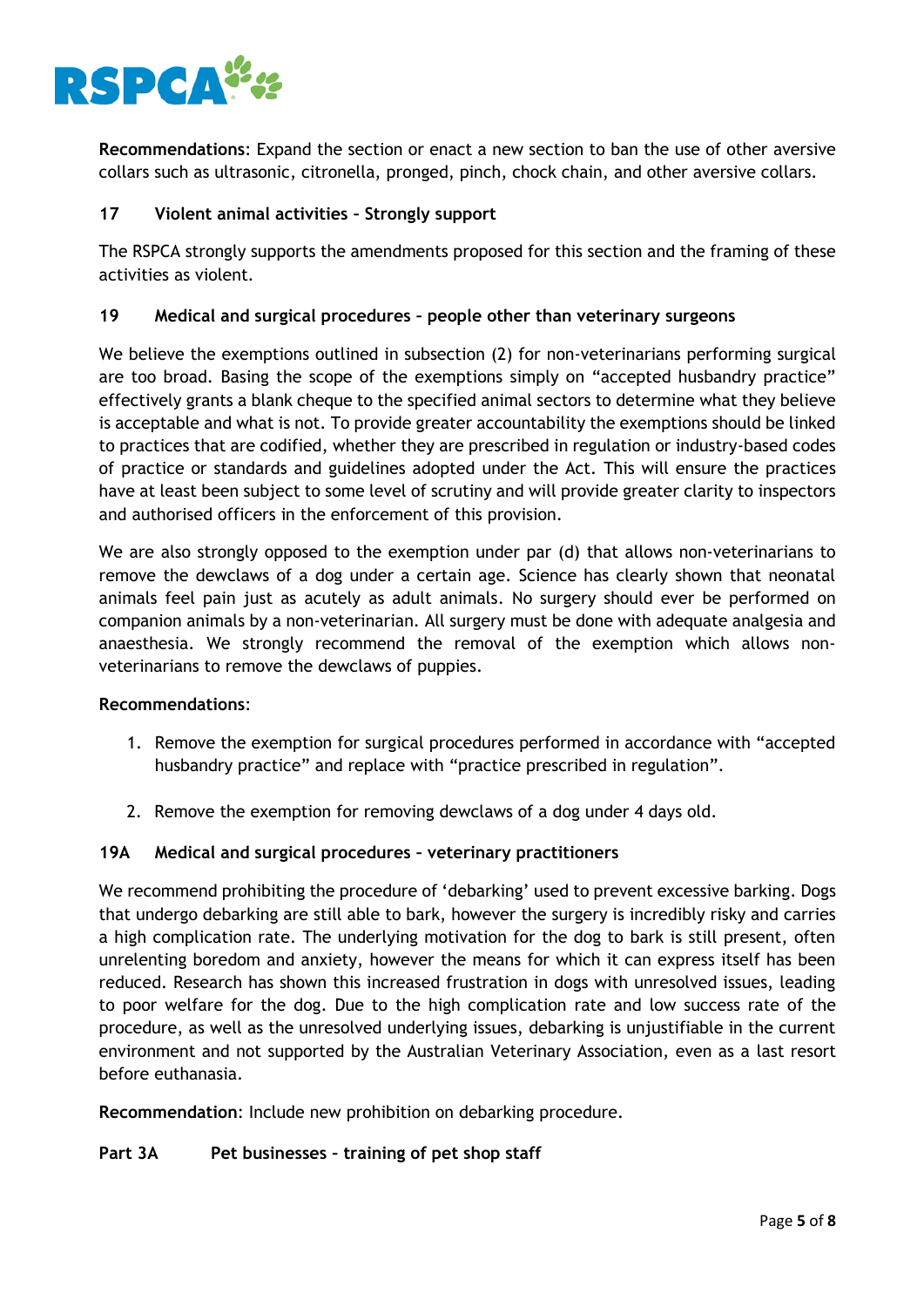

Pets other than cats and dogs are commonly acquired through pet shops but their welfare is often not seen as a high priority for legislative standards. Many of these animals will never see a veterinarian in their life, particularly as there is no requirement to desex or microchip them. Therefore much of the information on the health and husbandry of these animals is obtained through pet shop advice and the internet. It is crucial that pet shop staff are adequately trained and educated so that they do not endanger the health and welfare of pets by providing incorrect information to consumers. Minimum training standards for all pet shop staff would not only improve the quality of life for these non-traditional pet species, but it would also ensure that any live animals sold in store are kept and handled in an appropriate manner.

**Recommendation**: Include requirements for the training of pet store staff.

# **81A Power to seize animals – Strongly support with amendments**

RSPCA strongly supports the additional powers to seize animals connected with an offence and their dependent offspring, and to seize animals kept in contravention of an order made under the Act. However, the power to seize dependent offspring should also apply to those animals seized for being kept in contravention of an order.

**Recommendation**: Replace 'under paragraph (a)' in paragraph (b) with 'under this section'.

# **81 Powers of entry**

The power of entry for inspectors should include the power to enter the land around the premises without the need for a warrant or consent. Many reports received by inspectors can be attended to and closed out following a simple visual inspection of an animal in a backyard or paddock. Under the current Act, if the occupier is not home at the time of the inspector's visit, the inspector has no power to enter the backyard or paddock to inspect the animals. This can add considerable time and expense to jobs that may be minor and routine in nature.

The Bill should introduce a new power of entry that allows inspectors to enter the land surrounding a building or a paddock without the need to obtain a warrant or expressed consent. This power is provided for in most other state and territory animal welfare Acts. For example, the Northern Territory's new *Animal Protection Act* provides the following under s.83:

- (2) The entry is justified without the consent or warrant if:
	- (a) the entry is to the surrounding area or yard of any building, or any other place that does not constitute a building, and the officer is entering to determine whether an animal is suffering;

**Recommendation**: Include a power for inspectors to enter the land surrounding a building and paddocks without the need for a warrant or expressed consent from the occupier.

# **86A Accommodation of seized animals**

It is recommended that the authority to decide to return a seized animal and to impose stated written conditions under subsection (1)(c) should also be vested in an inspector.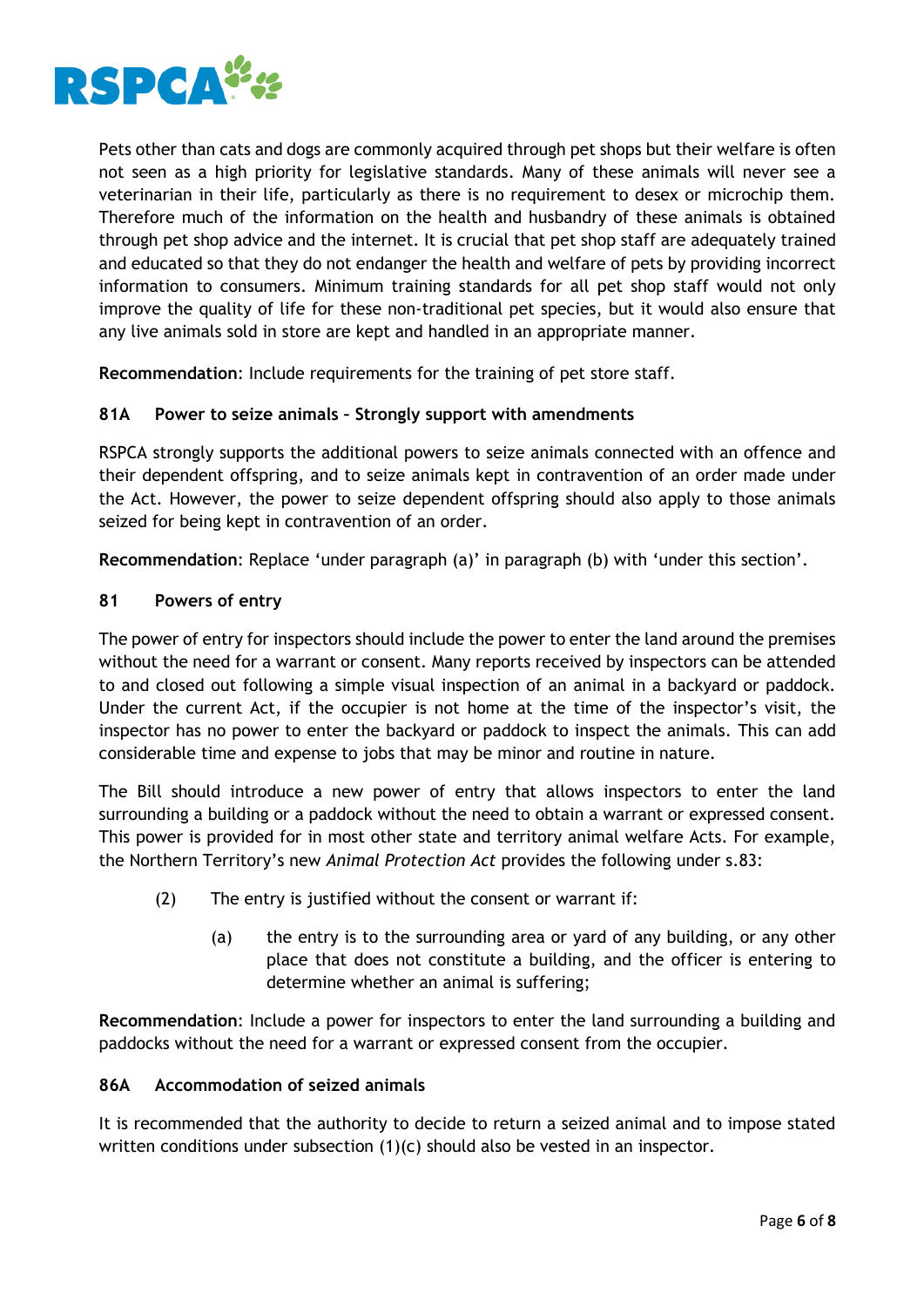

**Recommendation**: Expand power to decide whether a seized animal should be returned, and the power to impose written conditions, to 'an inspector.'

# **86B Selling or rehoming seized animals**

This section should also include a process for an inspector to apply to the authority for legal title of a seized animal to be transferred to a declared entity.

**Recommendation**: Include a process to for an inspector to apply to the authority for legal title of a seized animal to be transferred to a declared entity.

# **101(2)(b) Payment to a declared entity – Strongly support**

RSPCA strongly supports the expansion of the court's powers to order a defendant to pay expenses incurred in the care of a seized animal to a declared entity.

# **101A Permanent prohibition orders**

We question why the power for courts to impose a permanent prohibition order should be limited to offences of aggravated animal cruelty. Neglect-based offences can be equally heinous and result in significant animal suffering. We recommend the power to impose a permanent prohibition order should be left to the court's discretion and not limited to aggravated cruelty offences. Proposed s.101B provides an opportunity for setting the order aside in any event. It is ordinary practice in other jurisdictions for banning orders to be made 'until further order'.

**Recommendation**: Replace 'offence against section 7A (Aggravated cruelty)' with 'offence'.

# **113 Rescuing distressed animal in locked vehicle – Strongly support**

We strongly support the inclusion of this new section. The RSPCA responds to thousands of calls about distress animals locked in hot cars around the country every year. At times, RSPCA or the police may not be in close proximity to assist in a timely manner. This immunity is entirely reasonable to protect good samaritans in the event that they need to take appropriate urgent action to prevent suffering and death.

#### **Dictionary, definition of** *pain*

The term 'pain' is used throughout the Act as an element in offence and power provisions. The current definition of the term simply includes 'suffering and distress'. We recommend that this definition be expanded to make it clear that the suffering and distress can be psychological in nature to avoid courts giving the term an unreasonably restrictive meaning. This would also make the Act more consistent with its newly proposed objects of recognising the sentience of animals.

**Recommendation**: Expand the definition of 'pain' to expressly include 'psychological suffering or distress.'